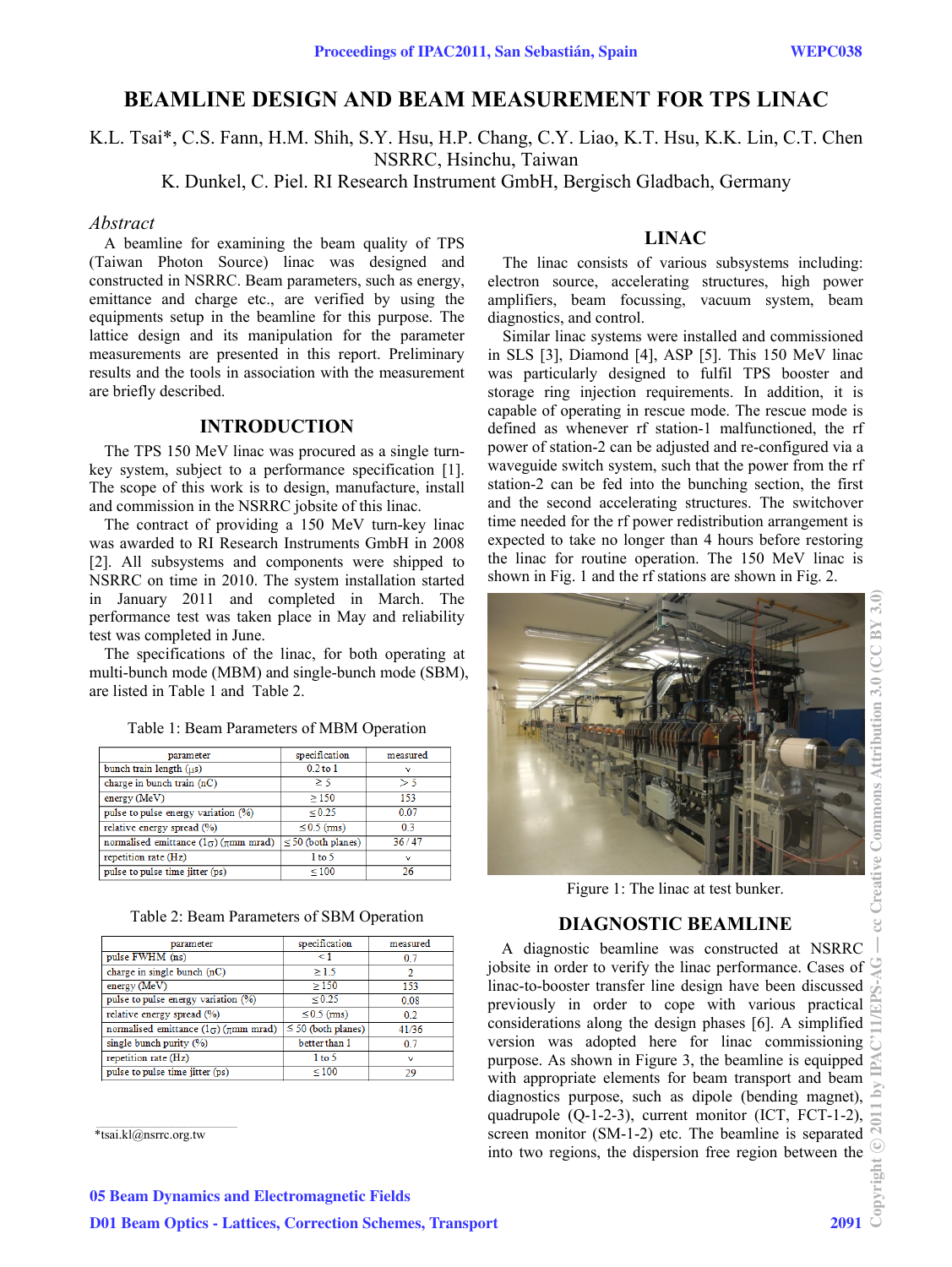linac and the bending magnet and the dispersion region after the bending magnet. Emittance measurement was done in the dispersion free region by observing the beam size variation while tuning the triplet Q-1-2-3. In the dispersion region, the beam energy spread was determined by using bending magnet for beam energy and SM-2 for beam size measurements [7].



Figure 2: The linac rf stations.



Figure 3: The layout of diagnostic beamline.

ICT: integrated charge transformer; Q: quadrupole; SM: screen monitor; FCT: fast current transformer; electrode: pickup electrode of BPM; BPM: beam position monitor.

The evolution of the beta function by the transfer matrix *M* from the linac exit to the screen is:

$$
\beta_m = \beta_0 M_{11}^2 - 2\alpha_0 M_{11} M_{12} + \gamma_0 M_{12}^2
$$
  
where  

$$
\gamma_0 = (1 + \alpha_0^2) / \beta_0
$$
  

$$
M = M(s_m \mid s_0)
$$

The beam size measured at the screen monitor before the bending magnet is:

$$
\sigma_m = \sqrt{\varepsilon \beta_m}
$$

The transfer matrix *M* can be determined and adjusted by tuning the triplet quadrupoles. With *N* sets of the *M*  matrices and beam size measurements, one can determine the  $\alpha$  o,  $\beta$  o and  $\epsilon$  by using the fitting method statistically. Concerning the energy spread determination, one could also install another screen monitor located at the dispersion region for this purpose. The beam energy spread  $\delta$  can be calculated by the measured horizontal beam size:

$$
\sigma = \sqrt{\varepsilon \beta + D^2 \delta^2}
$$

where  $\beta$  and *D* are the beta and dispersion functions located at the screen. In this beamline design,  $D = 1$  m at SM-2.

#### **MEASUREMENT RESULTS**

There are two types of operation modes of TPS linac, multi-bunch mode (MBM) and single-bunch mode (SBM). Beam property measurement procedures for both cases were similar. Typical measurement results are given in this section for discussion and illustration purpose.

# *Beam Energy, Energy Spread, and Pulse-to-Pulse Stability*

Beam energy was determined by the field strength of the bending magnet. During the beam measurement process, the dipole current was set at 46 A. This corresponds to a beam energy of 153 MeV. Also, beam energy spread was deduced from the measured beam size at SM-2. Since the dispersion at SM-2 is 1 m, i.e.  $D = 1$  m, such that a width of 1 mm equals an energy spread of 0.1%. The pulse-to-pulse energy variation of the electron beam was measured by observing the beam behind the 10<sup>°</sup> bending magnet at the center of the SM-2. The horizontal position of 100 beam pulses were measured and analyzed. Similarly, a position variation of 1 mm equals an energy variation of 0.1%. Typical examples of the beam size and beam center position readouts at SM-2 for MBM operation are illustrated in Figure 4 and its 100 pulses histogram is given in Figure 5.

### *Emittance*

The normalized emittance of the electron beam was measured by observing the beam behind the quadrupole magnet Q-1, Q-2, and Q-3. The width of the horizontal and vertical profile was measured and analyzed during quadrupole scans of Q-1 and Q-2 (variation of quadrupole strength *k*). The emittance values were calculated from a parabolic fit to the function  $\cdot$  <sup>2</sup>(k). Typical example of the measurement is shown in figure-6 for SBM horizontal beam profile fitting.

## *Single-Bunch Pulse and SPB*

The single bunch pulse was observed at the exit of the linac with one pickup electrode of the beam position monitor in the beamline. The signals were analyzed with the oscilloscope LeCroy-WaveMaster-808Zi. comparison of the measurement results between without and with turning-on the 500 MHz sub-harmonic prebuncher (SPB) is shown in Figure 7a and Figure 7b. This SPB located at the downstream of electron gun is required for subsequent injection consideration into the booster of

05 Beam Dynamics and Electromagnetic Fields D01 Beam Optics - Lattices, Correction Schemes, Transport